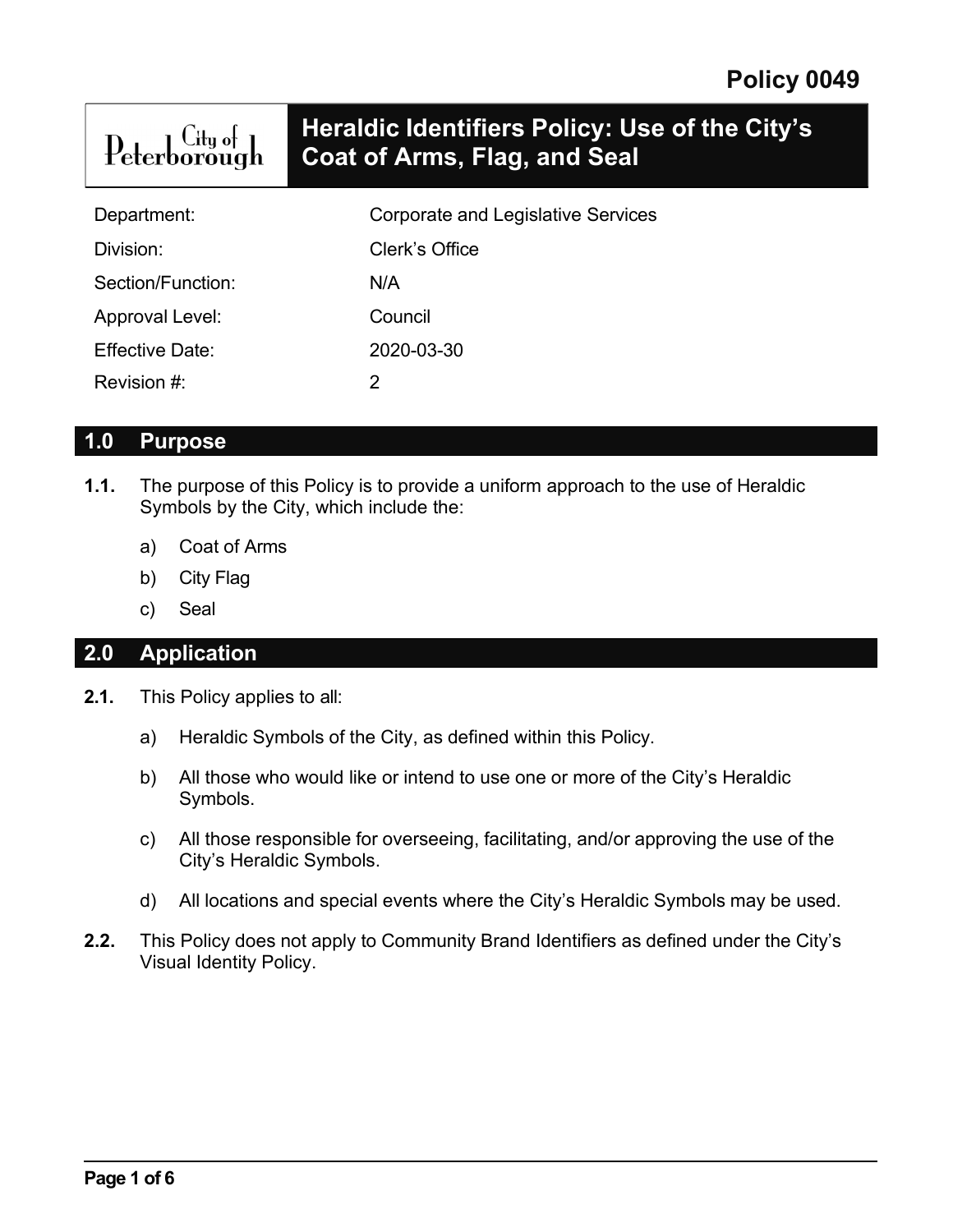# **Heraldic Identifiers Policy: Use of the City's Coat of Arms, Flag, and Seal**

#### **3.0 Definitions/Acronyms**

Citu ot

 $\text{Peterborough} \quad \text{City of}$ 

**City** – The Corporation of the City of Peterborough

**City Facilities** – Any building and/or property owned or operated by the City.

**City Flag** – The official Flag of the City, which incorporates the sword, six blue and white waves, and green background or field from the shield in the Coat of Arms.



**Coat of Arms** – A distinguished and official symbol of the City that carries an elevated status. The Coat of Arms, including the crest, shield, and adjacent symbols, is a heraldic device granted by way of a warrant dated May 9, 1950 by the College of Heralds of England to commemorate the centennial year of the City of Peterborough's establishment as a separate municipality. Council adopted the Coat of Arms as the Official Seal of the Corporation under the custody of the City Clerk on May 7, 1951.



**Community Brand Identifiers** – The distinct elements used to represent, communicate and/or promote the City. The City's Community Brand Identifiers include the Logo and Tagline.

**Commemorative Flags** – Flags raised on City flag poles, other than one of the Official Flags, to commemorate or celebrate a special event, occasion, or achievement.

**Half-Mast** – The position of a flag when it is positioned half the way down the flagpole.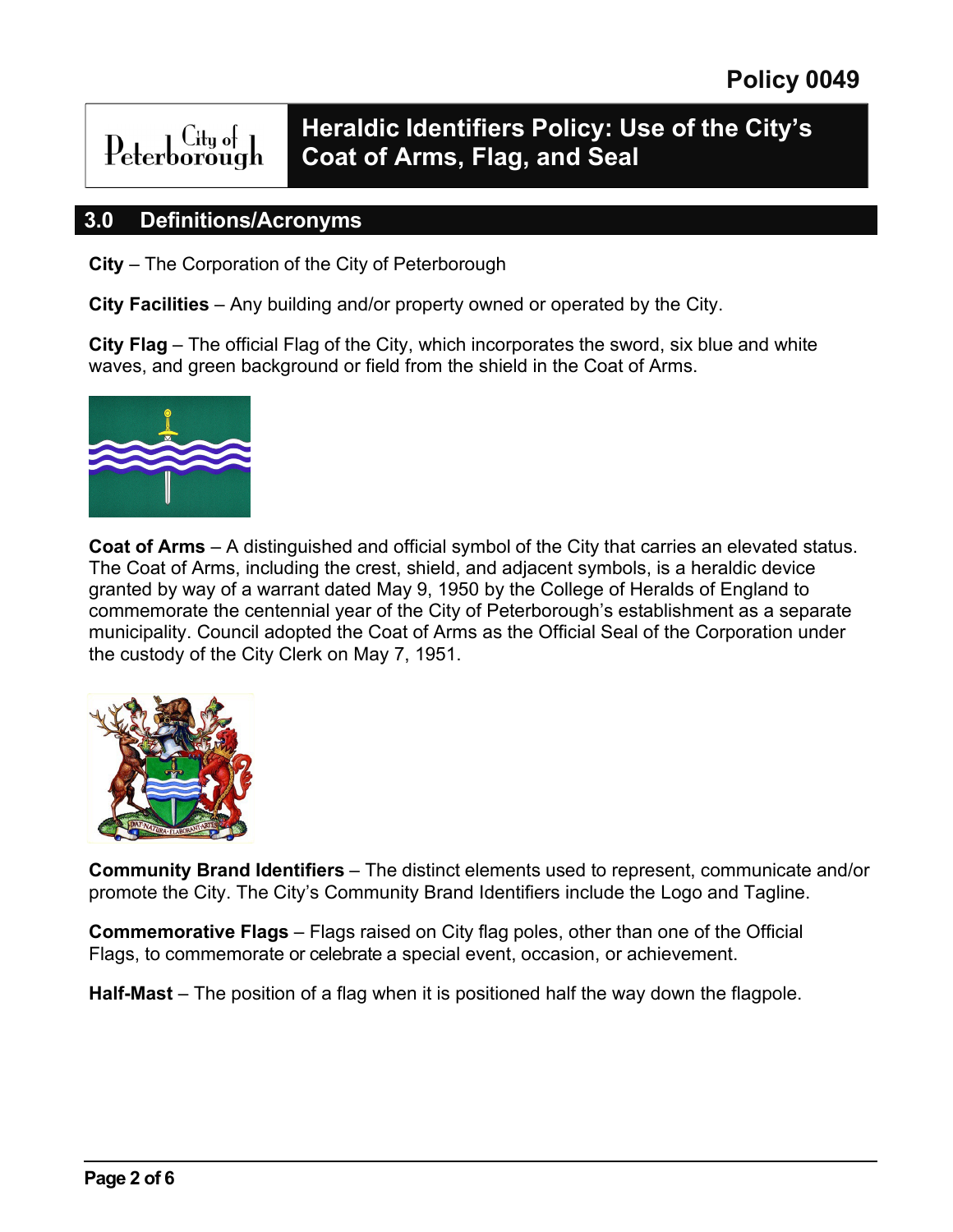# $Peterborough$

# **Heraldic Identifiers Policy: Use of the City's Coat of Arms, Flag, and Seal**

**Heraldic Symbols** – Symbols of high importance and elevated status granted as an honour from the Crown that are used to denote official business and/or for ceremonial purposes as set out in this Policy. The City's Heraldic Symbols include: the Coat of Arms, City Flag, and Seal.

**Logo** – A symbol used by the City to present a unified, consistent image of the community. The City's Logo includes the Peterborough Wordmark and the blue wave, applied above the Wordmark, as a gentle nod to our waterway and an established and well-recognized symbol of Peterborough.



**Official Flag** – For the purposes of this Policy and the related Procedures, refers to the National Flag of Canada, the Provincial Flag, the City Flag, and/or that of a visiting foreign nation.

**Seal** – The Official Seal of the Corporation of the City of Peterborough adopted by Council through By-law on May 7, 1951. The Seal features the entire Coat of Arms with all elements, as enacted under the original By-law.

**Tagline** – The City's Tagline, **outside the ordinary**, is optionally anchored beneath the City's Logo, depending on where and when the Logo is being used. A tagline is created to communicate a consistent image and leave a lasting impression.



**Wordmark** – The specific design for the written name of Peterborough that forms part of the City's logo. The Peterborough wordmark is all lowercase to speak to the approachability and friendliness of our City, set in two different fonts – Garamond typeface for the first part of the name, and Futura for the second part.

# peterborough

**Visual Identifiers** – Visual elements such as logos and symbols used to represent, communicate, and/or promote the City or its activities. Visual Identifiers include any visual symbol other than the Community Brand Identifiers used to represent an aspect or segment of the City (e.g. a City program or project logo, a Division or Department logo or wordmark, a facility logo, etc.).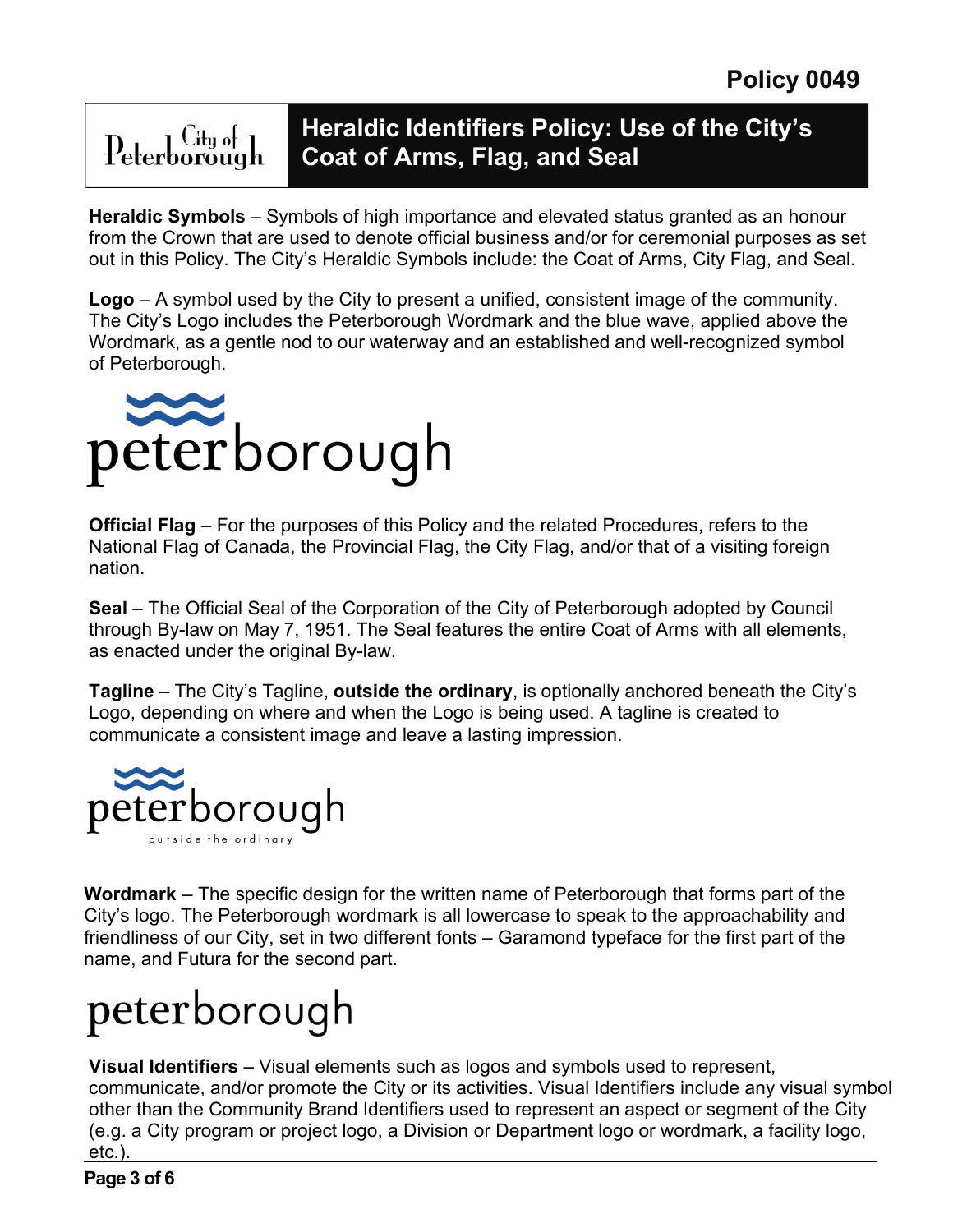# Peterborough

## **Heraldic Identifiers Policy: Use of the City's Coat of Arms, Flag, and Seal**

#### **4.0 Policy Statements**

- **4.1.** The City's Coat of Arms:
	- a) Is for official and/or ceremonial purposes and other matters of formal protocol as approved by the City Clerk. Such uses may include: sealed documents, ceremonial stationery, Mayor's Chain of Office, selected proclamations, certificates, invitations, the Key to the City and other ceremonial gestures, and selected souvenirs.
	- b) Can be used by City Council, the Office of the City Clerk, the City Solicitor, By-Law Enforcement, or for other matters of formal protocol as approved by the City Clerk.
	- c) Cannot be modified or altered and is not to be used together with any other Community Brand Identifier of the City.
	- d) Can be used by a third party or for external use as long as it is authorized by the City Clerk, prior to use.
	- e) Will not be made available for use in commercial enterprises, unless authorized by the City Clerk.
- **4.2.** Flags are a symbol of honour and pride that should be treated with respect and displayed only as set out below:
	- a) The raising and lowering of the City's Flag at City Facilities will be approved by the City Clerk and/or the Mayor's Office in accordance with the City's Official Flags Procedure.
	- b) The City's Flag will be flown at all City Facilities, where provisions for flags exist, and at all meetings of Council.
	- c) The City's Flag will fly at half-mast in the event of a death or to commemorate a solemn occasion in accordance with the City's Official Flags Procedure
	- d) The flying of Official Flags at City Facilities will be in accordance with the City's Official Flag's Procedure.
	- e) The City may authorize the flying of Commemorative Flags at one or more City Facilities in accordance with the Commemorative Flags and Lighting Procedure.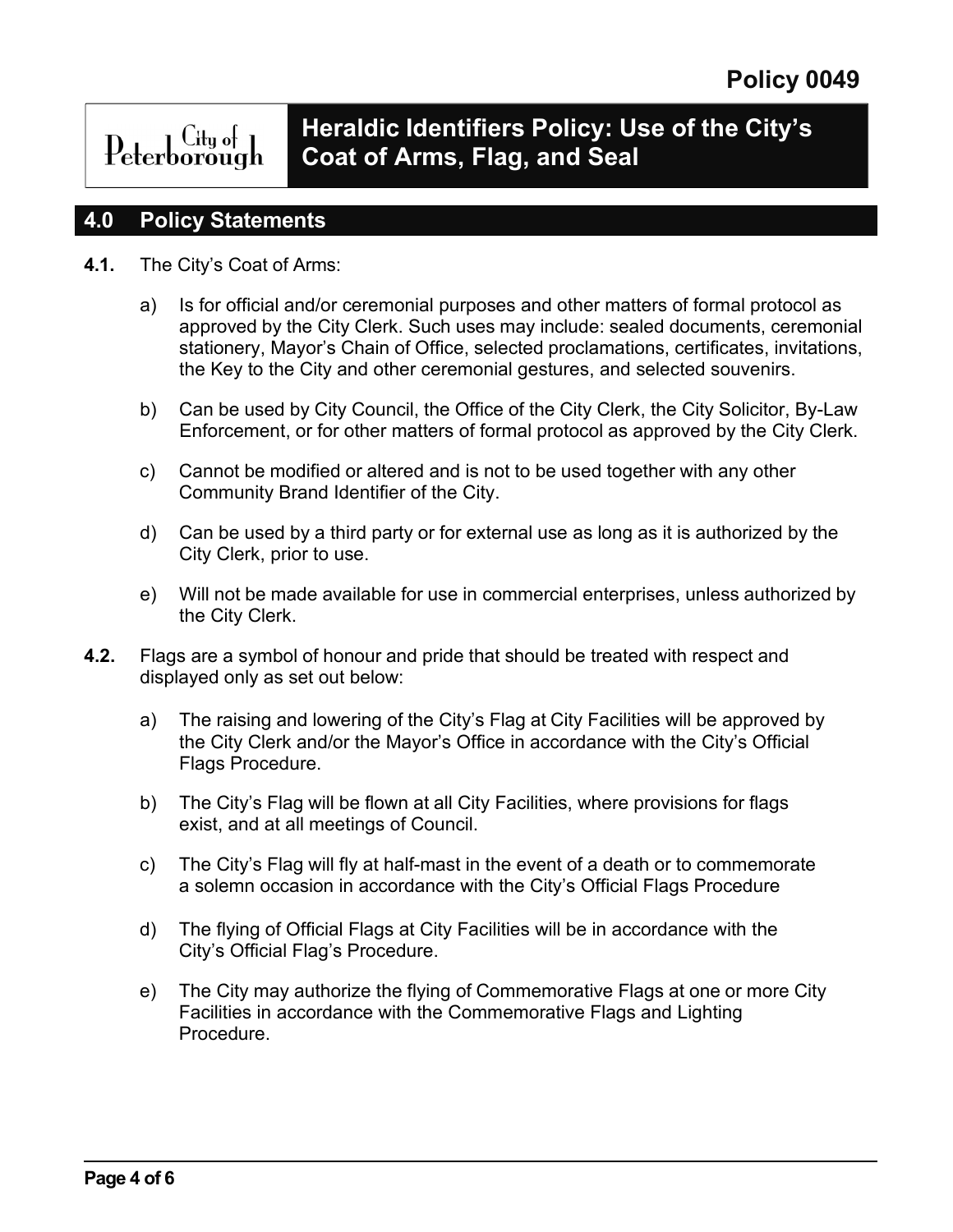#### **Heraldic Identifiers Policy: Use of the City's**  Peterborough **Coat of Arms, Flag, and Seal**

- **4.3.** The City's Seal will be used in accordance with the Municipal Seal By-Law, which:
	- a) Appoints the City Clerk as the official custodian of the Municipal Seal; and
	- b) Directs that the Seal only be used for official, legal, and ceremonial documents as approved by the City Clerk, and for uses identified under the Municipal Act.
- **4.4.** The City reserves the right to restrict or deny the use of its Heraldic Symbols as necessary to maintain the dignity, honour, and symbolic importance of these Symbols.

#### **5.0 Appendix, Related Documents & Links**

Note: All references refer to the current version, as may be amended from time to time.

#### **5.1. Pertinent Resources:**

- Municipal Act, 2001 <https://www.ontario.ca/laws/statute/01m25>
- Provincial Government Guidelines for Half-Masting Flags [https://www.ontario.ca/page/international-relations-and-protocol#section-3](https://www.ontario.ca/page/international-relations-and-protocol%23section-3)

#### **5.2. Related Policies:**

- Policy 0036 Sponsorship, Naming Rights and Advertising Policy
- Policy 0048 Visual Identity Policy
- Policy 0047 Communications Policy

#### **5.3. Related Procedures:**

- Procedure 0049-P01 Official Flags Procedure
- Procedure 0049-P02 Commemorative Flags and Lighting Procedure